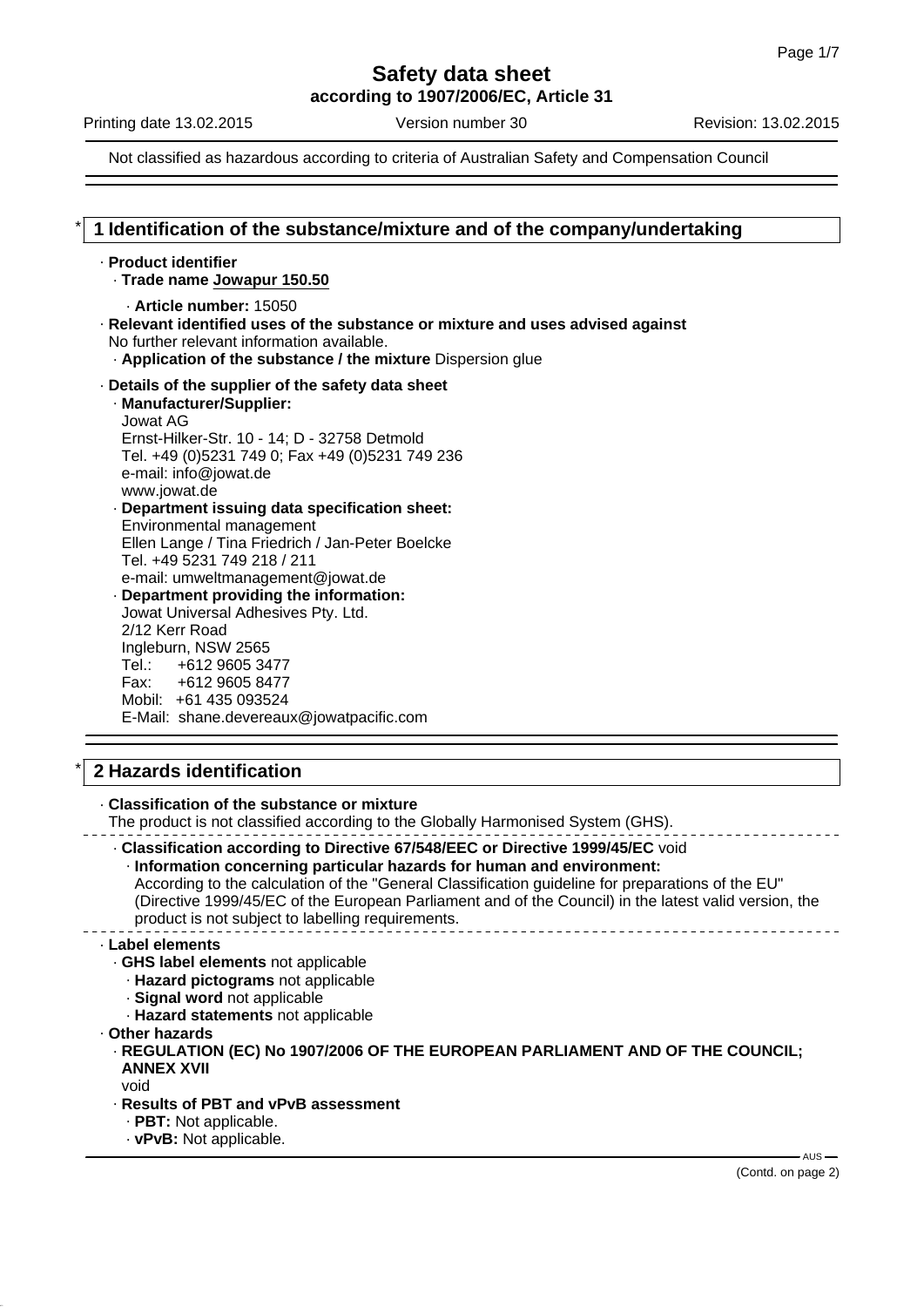**according to 1907/2006/EC, Article 31**

Printing date 13.02.2015 **Version number 30** Revision: 13.02.2015

#### **Trade name Jowapur 150.50**

(Contd. from page 1)

## \* **3 Composition/information on ingredients**

## · **Chemical characterisation: Mixtures**

#### · **Description:**

aqueous polymer emulsion Polyurethane resin

#### · **Dangerous components:**

68439-49-6 Alcohols, C16-18, ethoxylated

 $\overline{\mathbf{x}}$  Xn R22;  $\overline{\mathbf{x}}$  Xi R36;  $\overline{\mathbf{x}}$  N R51/53

 $0.3 - 0.5%$ 

## Acute Tox. 3, H301; Eye Irrit. 2, H319

## **4 First aid measures**

### · **Description of first aid measures**

· **General information** No special measures required.

#### · **After skin contact**

Instantly wash with water and soap and rinse thoroughly.

The product does not irritate the skin.

· **After eye contact** Rinse opened eye for several minutes under running water.

· **After swallowing** In case of persistent symptoms consult physician.

#### · **Most important symptoms and effects, both acute and delayed** No further relevant information available.

· **Indication of any immediate medical attention and special treatment needed** No further relevant information available.

## **5 Firefighting measures**

#### · **Extinguishing media**

- · **Suitable extinguishing agents**
- CO2, extinguishing powder or water jet. Fight larger fires with water jet or alcohol-resistant foam.

## · **Special hazards arising from the substance or mixture**

Can be released in case of fire

Carbon monoxide (CO)

Under certain fire conditions, traces of other toxic gases cannot be excluded.

## · **Advice for firefighters**

## · **Protective equipment:**

No special measures required.

Do not inhale explosion gases or combustion gases.

## **6 Accidental release measures**

- · **Personal precautions, protective equipment and emergency procedures** Not required. · **Environmental precautions:**
- Do not allow product to reach sewage system or water bodies. Prevent from spreading (e.g. by damming-in or oil barriers).
- · **Methods and material for containment and cleaning up:**

Absorb with liquid-binding material (sand, diatomite, acid binders, universal binders, sawdust).

· **Reference to other sections** See Section 7 for information on safe handling See Section 8 for information on personal protection equipment. See Section 13 for information on disposal.

(Contd. on page 3)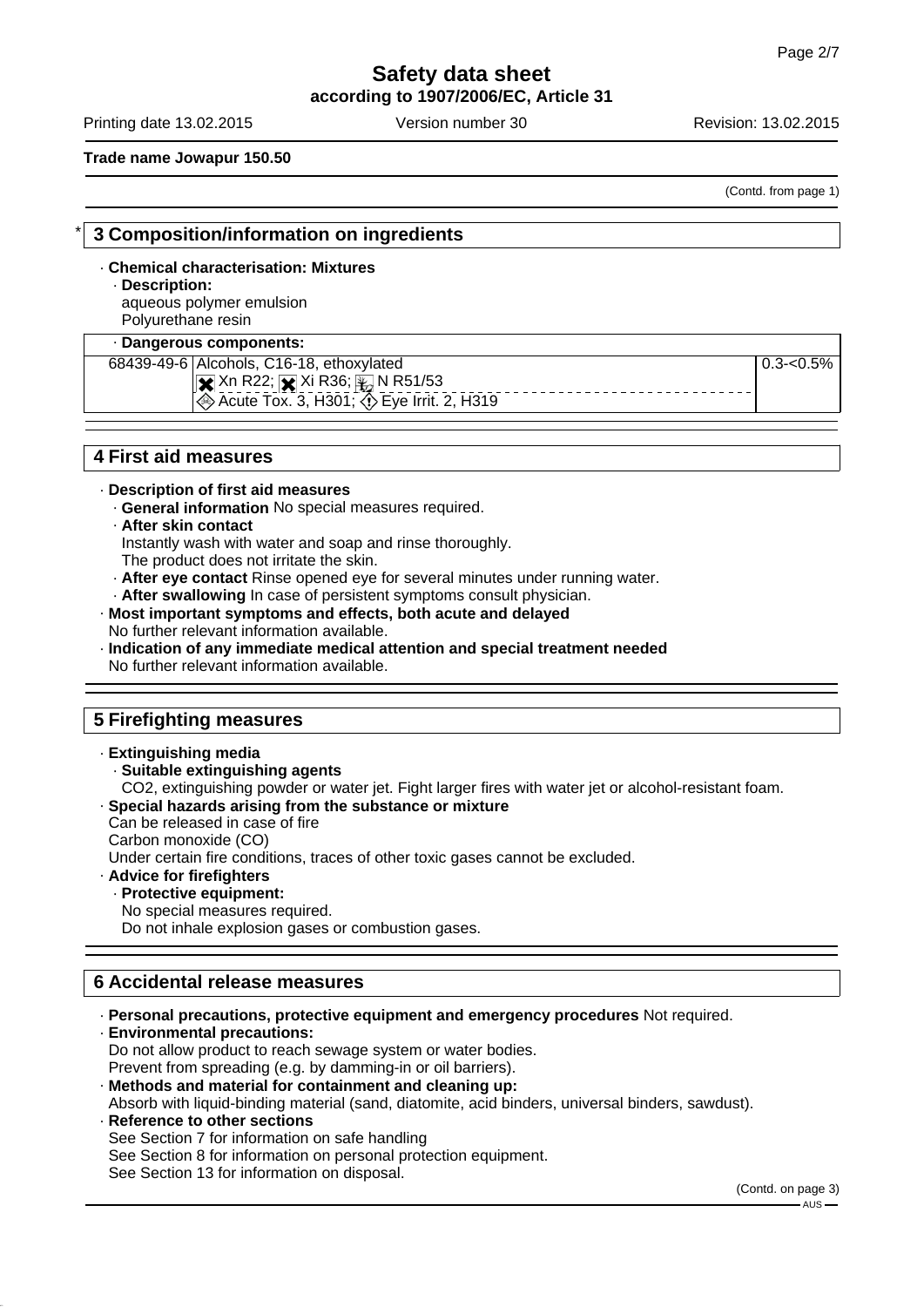**according to 1907/2006/EC, Article 31**

Printing date 13.02.2015 **Version number 30** Revision: 13.02.2015

**Trade name Jowapur 150.50**

(Contd. from page 2)

No dangerous materials are released.

## **7 Handling and storage**

#### · **Precautions for safe handling**

Store in cool, dry place in tightly closed containers.

Prevent formation of aerosols.

· **Information about protection against explosions and fires:** No special measures required.

#### · **Conditions for safe storage, including any incompatibilities**

- · **Storage**
	- · **Requirements to be met by storerooms and containers:** No special requirements.
	- · **Information about storage in one common storage facility:** Not required.
	- · **Further information about storage conditions:**
	- Protect against frost.
	- Keep container tightly sealed.
	- · **Storage class** 12

· **Specific end use(s)** No further relevant information available.

## **8 Exposure controls/personal protection**

· **Additional information about design of technical systems:** No further data; see item 7.

#### · **Control parameters**

#### · **Components with critical values that require monitoring in the workplace:**

The product does not contain any relevant quantities of materials with critical values that have to be monitored at the workplace.

· **Additional information:** The lists that were valid during the compilation were used as basis.

· **Exposure controls**

· **Additional information about design of technical systems:** No further data; see item 7.

· **Personal protective equipment**

#### · **General protective and hygienic measures**

Standard precautionary measures for handling chemicals are to be observed.

· **Breathing equipment:**

Only when applied by spray methods, if no adequate extraction system is in place (EN 149). Filter A/P2

Short term filter device:

Filter P2.

Not necessary if room is well-ventilated.

· **Protection of hands:** Protective gloves and barrier cream.

- · **Material of gloves**
- Recommended thickness of the material:  $> 0.3$  mm
- Plastic gloves
- $\cdot$  **Penetration time of glove material** Value for the permeation: Level  $\leq 6$
- · **Gloves made of the following material are suitable for the permanent contact with this material in work areas which do not have an above-average risk of injury (e.g. laboratories):** Plastic gloves

· **For the permanent contact gloves made of the following materials are suitable:** Plastic gloves

- · **Not suitable are gloves made of the following materials:** Leather gloves
- Strong gloves

(Contd. on page 4) AUS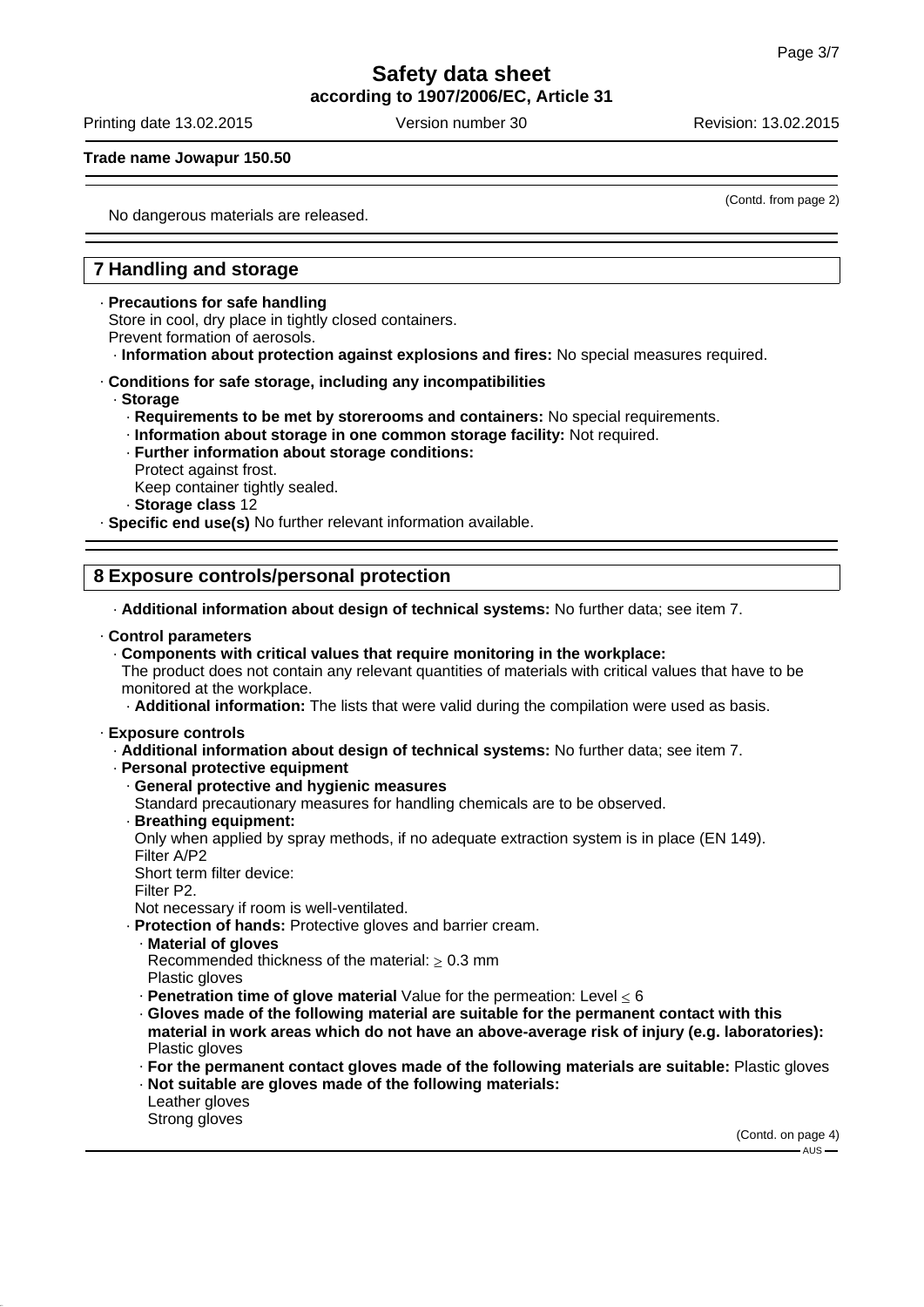## **Safety data sheet according to 1907/2006/EC, Article 31**

Printing date 13.02.2015 Version number 30 Revision: 13.02.2015

(Contd. from page 3)

**Trade name Jowapur 150.50**

· **Eye protection:** Safety glasses recommended during refilling.

| 9 Physical and chemical properties                                                        |                                                  |  |
|-------------------------------------------------------------------------------------------|--------------------------------------------------|--|
| · Information on basic physical and chemical properties<br><b>General Information</b>     |                                                  |  |
| · Appearance:<br>$\cdot$ Form:                                                            | Fluid                                            |  |
| · Colour:                                                                                 | White                                            |  |
| · Smell:                                                                                  | Characteristic                                   |  |
| · Odour threshold:                                                                        | Not determined.                                  |  |
| · pH-value at 20 °C:                                                                      | 8                                                |  |
| · Change in condition<br>· Melting point/Melting range:<br>· Boiling point/Boiling range: | Not determined<br>100 °C                         |  |
| · Flash point:                                                                            | Not applicable                                   |  |
| · Inflammability (solid, gaseous)                                                         | Not applicable.                                  |  |
| · Ignition temperature:                                                                   | > 550 °C                                         |  |
| · Decomposition temperature:                                                              | Not determined.                                  |  |
| · Spontaneous combustion:                                                                 | Product does not undergo spontaneous combustion. |  |
| Danger of explosion:                                                                      | Product is not explosive.                        |  |
| Critical values for explosion:<br>· Lower:<br>· Upper:                                    | Not determined.<br>Not determined.               |  |
| · Vapour pressure at 20 °C:                                                               | 23 hPa                                           |  |
| ⋅ Density at 20 °C                                                                        | 1.05 $g/cm3$                                     |  |
| · Relative density                                                                        | Not determined.                                  |  |
| · Vapour density                                                                          | Not determined.                                  |  |
| - Evaporation rate                                                                        | Not determined.                                  |  |
| · Solubility in / Miscibility with<br>· Water:                                            | Not miscible or difficult to mix                 |  |
| distribution ratio (n-octanol/water):                                                     | Not determined.                                  |  |
| · Viscosity:<br>dynamic at 20 °C:<br>· kinematic:                                         | 3000 mPas<br>Not determined.                     |  |
| · Solvent content:<br>· Organic solvents:                                                 | 0.8%                                             |  |
| · Solid content:                                                                          | 40.0%                                            |  |
| Other information<br>· VOC - Volatile Organic Compounds                                   | No further relevant information available.       |  |
| · European Union                                                                          | 0.74%                                            |  |
| · Switzerland                                                                             | 0.71%                                            |  |
| . U.S.A (less water and less exempts) 1.2 g/l / 0.01 lb/gl                                |                                                  |  |
|                                                                                           | AUS-                                             |  |

(Contd. on page 5)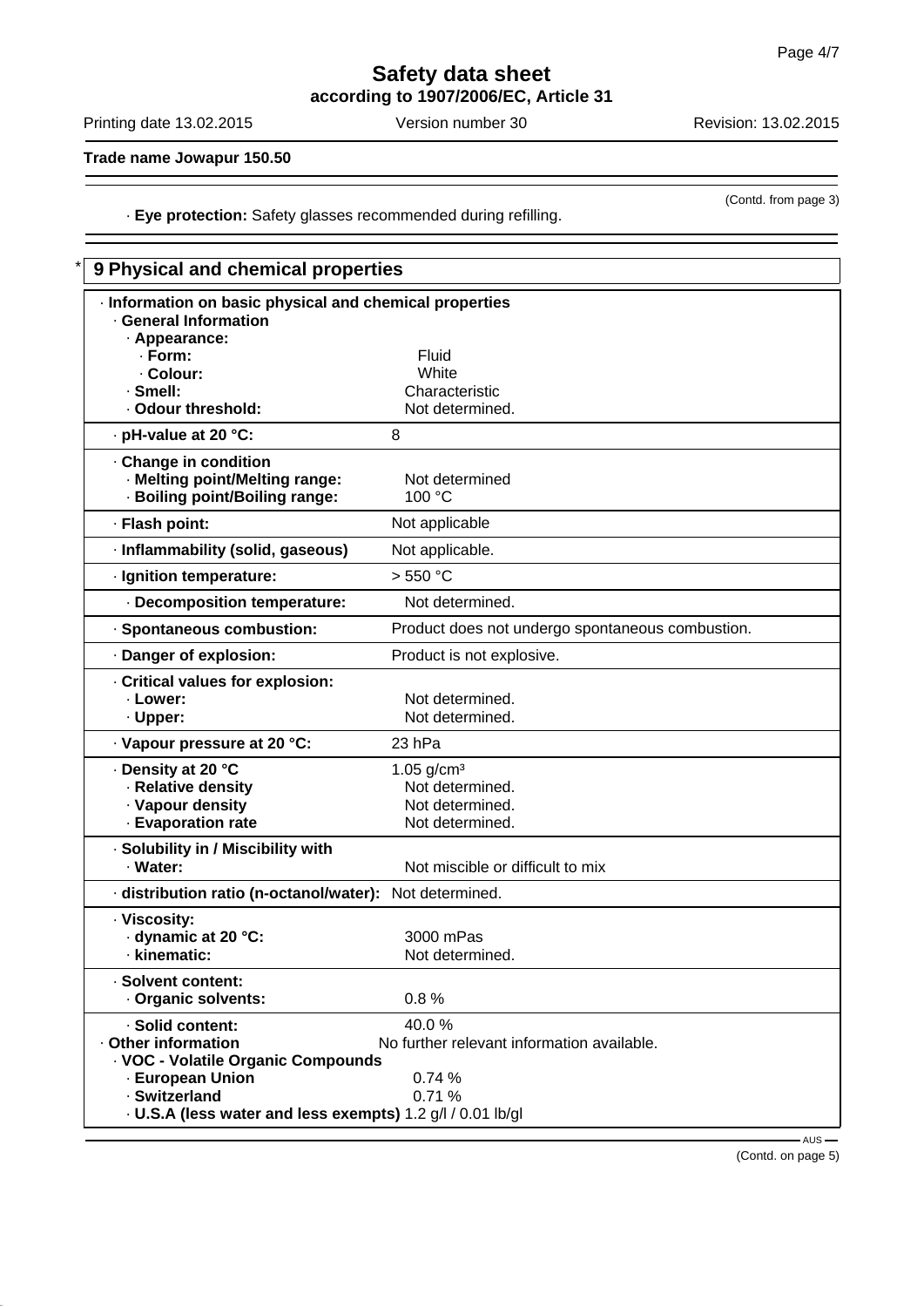**according to 1907/2006/EC, Article 31**

Printing date 13.02.2015 **Version number 30** Revision: 13.02.2015

**Trade name Jowapur 150.50**

(Contd. from page 4)

## **10 Stability and reactivity**

- · **Reactivity**
- · **Chemical stability**
	- · **Thermal decomposition / conditions to be avoided:**
- No decomposition if used according to specifications.
- · **Possibility of hazardous reactions** No dangerous reactions known
- · **Conditions to avoid** No further relevant information available.
- · **Incompatible materials:** No further relevant information available.
- · **Hazardous decomposition products:** Carbon monoxide

### **11 Toxicological information**

· **Information on toxicological effects**

- · **Acute toxicity:**
	- · **LD/LC50 values that are relevant for classification:** void
	- · **Primary irritant effect:**
		- · **to the skin:** No irritant effect.
		- · **to the eye:** No irritant effect.
	- · **Sensitisation:** No sensitizing effect known.
- · **Additional toxicological information:**

The product is not subject to classification according to the calculation method of the General EC Classification Guidelines for Preparations (Directive 1999/45/EC of the European Parliament and of the Council) as issued in the latest version:

When used and handled according to specifications, the product does not have any harmful effects according to our experience and the information provided to us.

## **12 Ecological information**

- · **Toxicity**
	- · **Aquatic toxicity:** No further relevant information available.
- · **Persistence and degradability** No further relevant information available.
- · **Bioaccumulative potential** No further relevant information available.
- · **Mobility in soil** No further relevant information available.
	- · **Additional ecological information:**
		- · **General notes:**
			- Water hazard class 1 (Self-assessment): slightly hazardous for water.

Do not allow the product to reach ground water, open water or the sewer system, undiluted or in large quantites.

- · **Results of PBT and vPvB assessment**
	- · **PBT:** Not applicable.
	- · **vPvB:** Not applicable.
- · **Other adverse effects** No further relevant information available.

## **13 Disposal considerations**

#### · **Waste treatment methods**

· **Recommendation**

Must not be disposed of together with household garbage. Do not allow product to reach sewage system.

(Contd. on page 6)  $- AUS -$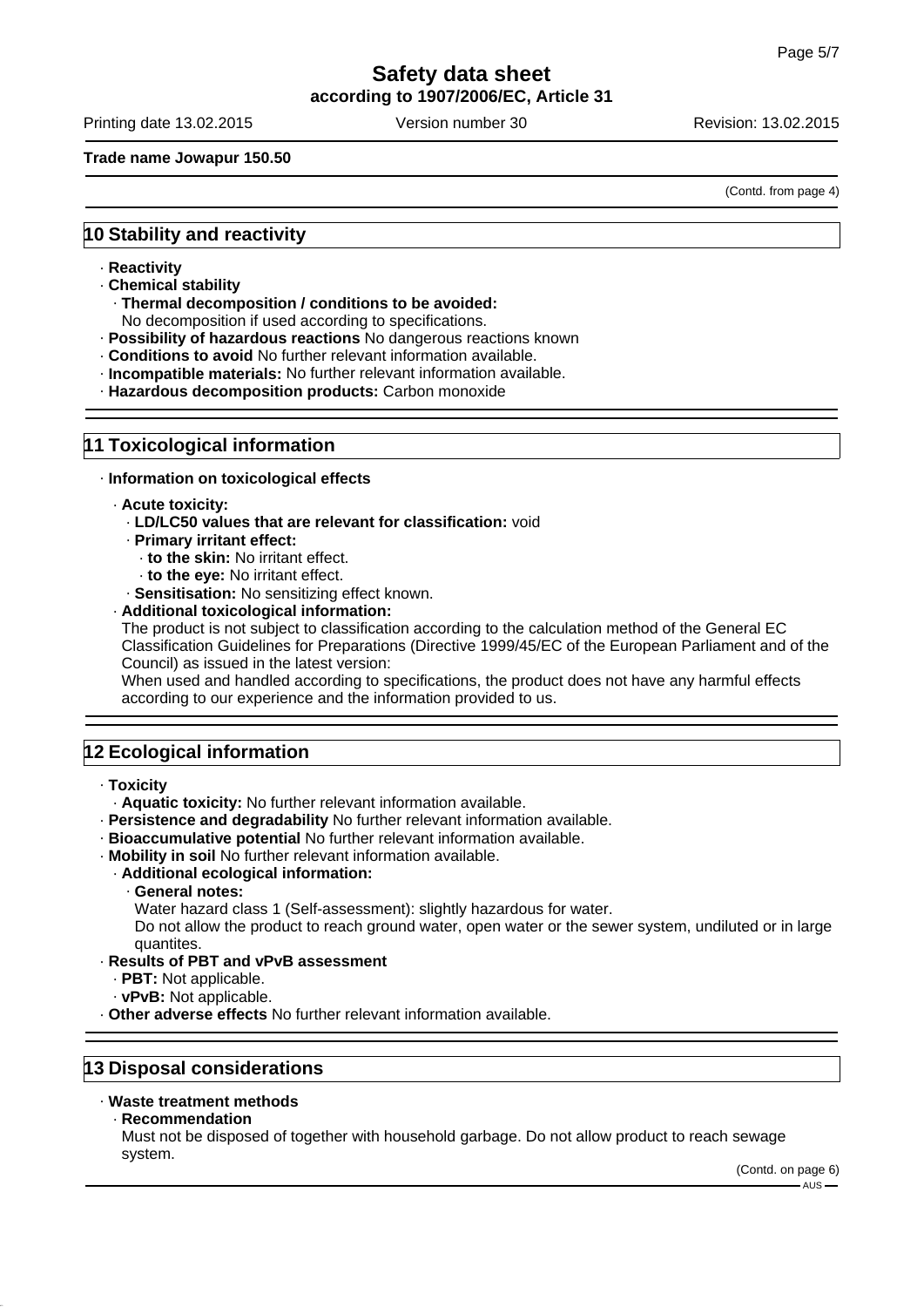**according to 1907/2006/EC, Article 31**

Printing date 13.02.2015 **Version number 30** Revision: 13.02.2015

## **Trade name Jowapur 150.50**

(Contd. from page 5)

## · **European waste catalogue**

## 08 04 10 waste adhesives and sealants other than those mentioned in 08 04 09

### · **Adhesives, dry, solid mass**

Smaller quantities can be disposed with household garbage.

Waste disposal key number 20 01 28: paint, inks, adhesives and resins other than those mentioned in 20 01 27.

#### · **Uncleaned containers/packaging material:**

#### · **Recommendation:**

Dispose of packaging according to regulations on the disposal of packagings. Empty contaminated packagings thoroughly. They can be recycled after thorough and proper cleaning.

Packagings that cannot be cleaned are to be disposed of in the same manner as the product. · **Recommended cleaning agent:** Water, if necessary with cleaning agent.

| 14 Transport information                                                                      |                                                                                                                     |
|-----------------------------------------------------------------------------------------------|---------------------------------------------------------------------------------------------------------------------|
| · UN-Number<br>· ADG, ADN, IMDG, IATA                                                         | not applicable                                                                                                      |
| · UN proper shipping name<br>· ADG, ADN, IMDG, IATA                                           | not applicable                                                                                                      |
| · Transport hazard class(es)                                                                  |                                                                                                                     |
| · ADG, ADN, IMDG, IATA<br>. Class                                                             | not applicable                                                                                                      |
| · Packing group<br>· ADG, IMDG, IATA                                                          | not applicable                                                                                                      |
| - Environmental hazards:<br>· Marine pollutant:                                               | <b>No</b>                                                                                                           |
| · Special precautions for user                                                                | Not applicable.                                                                                                     |
| Transport in bulk according to Annex II of<br>MARPOL73/78 and the IBC Code<br>Not applicable. |                                                                                                                     |
| · Transport/Additional information:                                                           | Not dangerous according to the above specifications.                                                                |
| - UN "Model Regulation":                                                                      |                                                                                                                     |
| · Transport of dangerous goods: National<br><b>Regulations</b>                                | Not a Dangerous Good according to the Australian<br>Dangerous Goods Code (ADG 7) for transport by Road<br>and Rail. |

## **15 Regulatory information**

· **Safety, health and environmental regulations/legislation specific for the substance or mixture**

· **Standard for the Uniform Scheduling of Medicines and Poisons**

#### 67-64-1 acetone S55

· **Chemical safety assessment:** A Chemical Safety Assessment has not been carried out.

 $-AUS$ (Contd. on page 7)